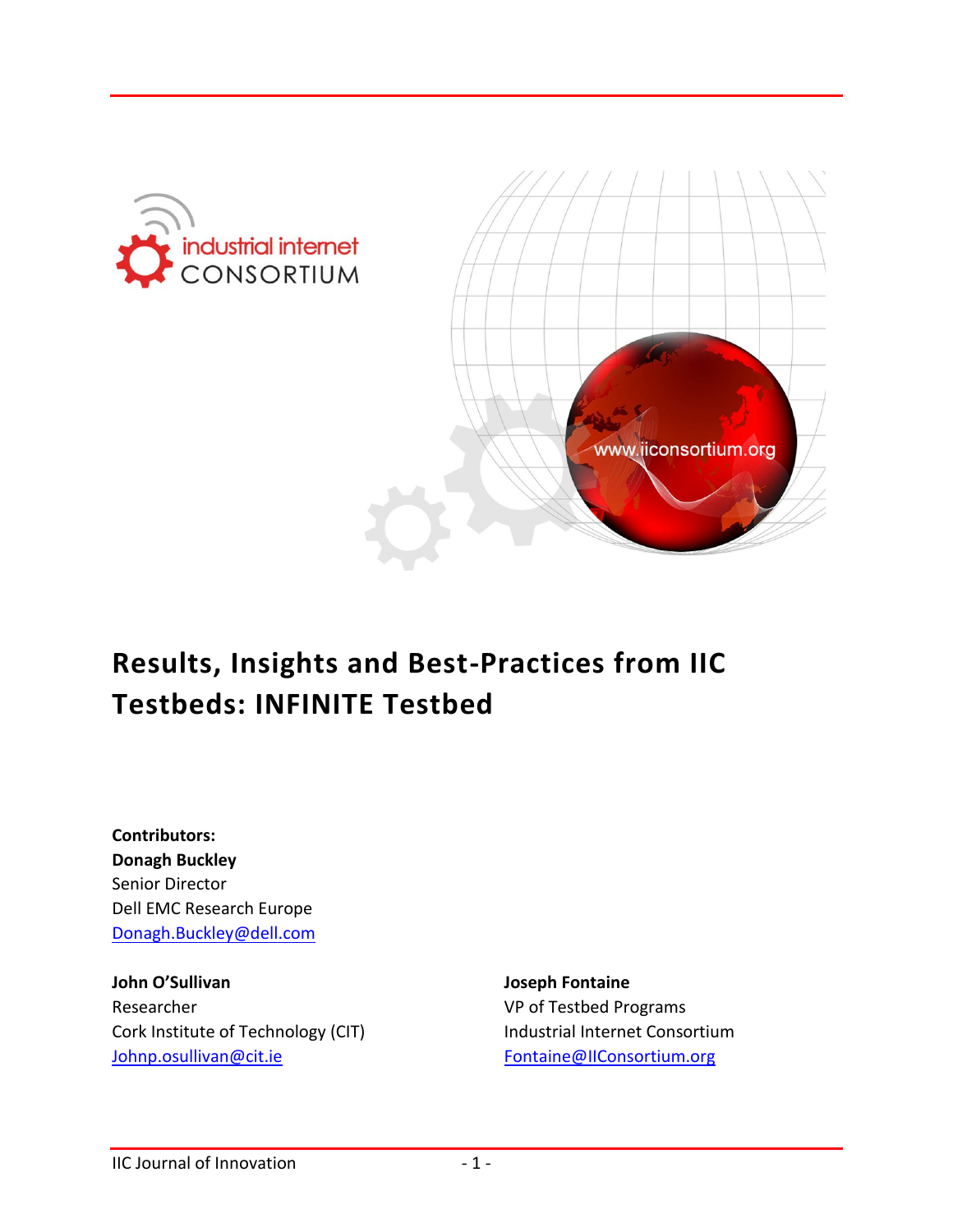#### **1. INTRODUCTION**

This article gathers information from the Industrial Internet Consortium's (IIC) INFINITE Testbed. The information and insights described in the subsequent paragraphs were captured in an interview conducted by Joseph Fontaine, VP of Testbed Programs at IIC, with Donagh Buckley, Senior Director of Dell EMC Research Europe and John O'Sullivan, Researcher at Cork Institute of Technology (CIT).

### **2. INFINITE TESTBED OVERVIEW**

The INternational Future INdustrial Internet TEstbed (INFINITE) was approved by the IIC Steering Committee in January 2015 and was publicly launched in June 2015. INFINITE was designed to develop software-defined infrastructures to drive the growth of Industrial Internet products and services. INFINITE is a state of the art innovation platform and ecosystem of technologies and business expertise covering sensors, gateways, connectivity, cloud, analytics and security. By recognizing that no one organization can do it alone in Industrial IoT (IIoT), INFINITE established strong collaborations between key stakeholders from different domains and sectors working on the common goal of seamless and interoperable infrastructure. From a technology point of view, INFINITE combines the international connectivity solutions from a mobile network provider, the leading Dell 5000 series gateways and Cloud platforms from Dell EMC with the analytics capabilities from Pivotal and leading security solutions from RSA. INFINITE is a strategic partnership between Dell EMC, CIT and other partners.

INFINITE is where the innovation opportunities of the IIoT – new technologies, new applications, new products, new services, new processes – will be conceived, designed, built and validated in a real-world environment to establish their commercial value before coming to market. Through use cases and proof of concepts, INFINITE tackles challenges in IIoT environments that are most important and most likely in the coming years as well as delivering impact across many industry sectors.

#### **3. INFINITE TESTBED PROFILE**

INFINITE was purpose-built as a 'horizontal' platform meaning that the combination of the many technologies made available by the INFINITE ecosystem will satisfy almost all of the anticipated technology requirements of future IIoT application domains across all sectors and verticals.

Given the anticipated growth in data across all IIoT sectors, the INFINITE team recognized that advanced infrastructures and technologies are needed to collect, store, and analyze data to meet the IIoT business needs of today and tomorrow. Cloud technologies and virtualization offer powerful new ways to manage and use digital information whilst offering many advantages and benefits for organisations including reduction in IT costs as well as increased scalability and agility for applications, infrastructure and services. The INFINITE team believe in a vision of a converged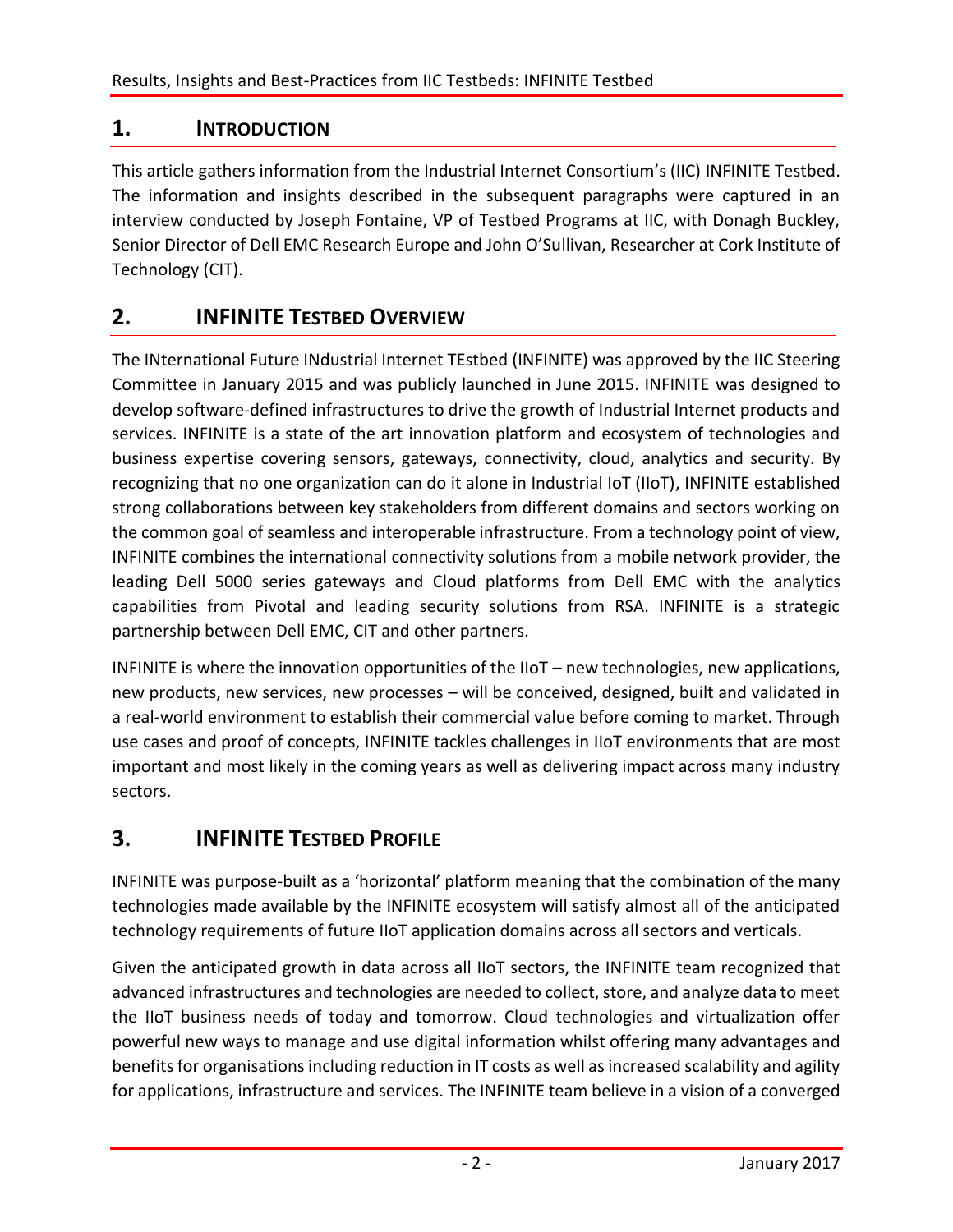infrastructure for IIoT where the INFINITE innovation platform can extend and combine advanced Cloud virtualization or 'software defined' technologies to include connectivity, sensors, gateways and analytics to seamlessly integrate these significant technologies and domains in a way that will deliver business, economic and social impacts.

At the time INFINITE was going through the IIC testbed approval process, almost two years ago, the team proposed an anchor use case, called 'Bluelight.' The aim of Bluelight was to enable smarter and intelligent route planning for emergency ambulance services as they are dispatched to an incident and as they are en-route to the hospital. Providers of emergency ambulance services are critical public safety organizations. They are continually striving to develop and deliver a modern and quality pre-hospital emergency care service that is safe, responsive and fit for purpose within the context of tightening finances and continuously increasing demand on services. Smart Data can enhance and improve the service provided by emergency service vehicles such as ambulances. Consider the scenario where an emergency service vehicle is dispatched to an incident. The response time is critical. What if the real-time GPS data generated by the emergency service vehicle can be combined with other real-time data from diverse sources such as current traffic levels for all routes to the incident, location of roadwork, diversions and road closures? By combining and analyzing these diverse raw datasets in real-time to provide valuable and intelligent route planning and insights in terms of service delivery and optimization, it is expected that response times will improve, leading to better pre-hospital emergency care experiences and outcomes for patients. Other factors including regulatory and data privacy requirements must be taken into account to ensure compliance and security by design.

For the initial phase of the Bluelight use case, the testbed team obtained tracking data from the ambulance service's network to get a baseline understanding of ambulance behavior. The analytics capabilities of INFINITE were leveraged to combine the ambulance tracking data with publicly available open data relating to road traffic volumes, location of roadworks and weather reports throughout the country, for the same time period. The testbed team analyzed the patterns and built prediction models based on the patterns. This analysis enabled the team to gain insights into the factors that impact the ambulance flow and transit times based on the hour of the day, day of the week and week of the month. The testbed team has signed off on a number of successful phases and the results have helped to deliver Service Optimizations and drive improvements in Service Resilience & Service Flexibility.

#### **3.1 Vertical Perspective**

**Flood Event Advisory Service**: One of the vertical use cases within the INFINITE testbed reflects a smart city application: Data analytics is applied to a flood zone to improve an advisory service and quality of life for the public. This smart city use case is in the development phase and it will enable the automation of the collection and aggregation of relevant data from diverse sources, the design and development of analytics functions and flood prediction models as well as enabling an automated flood alert system.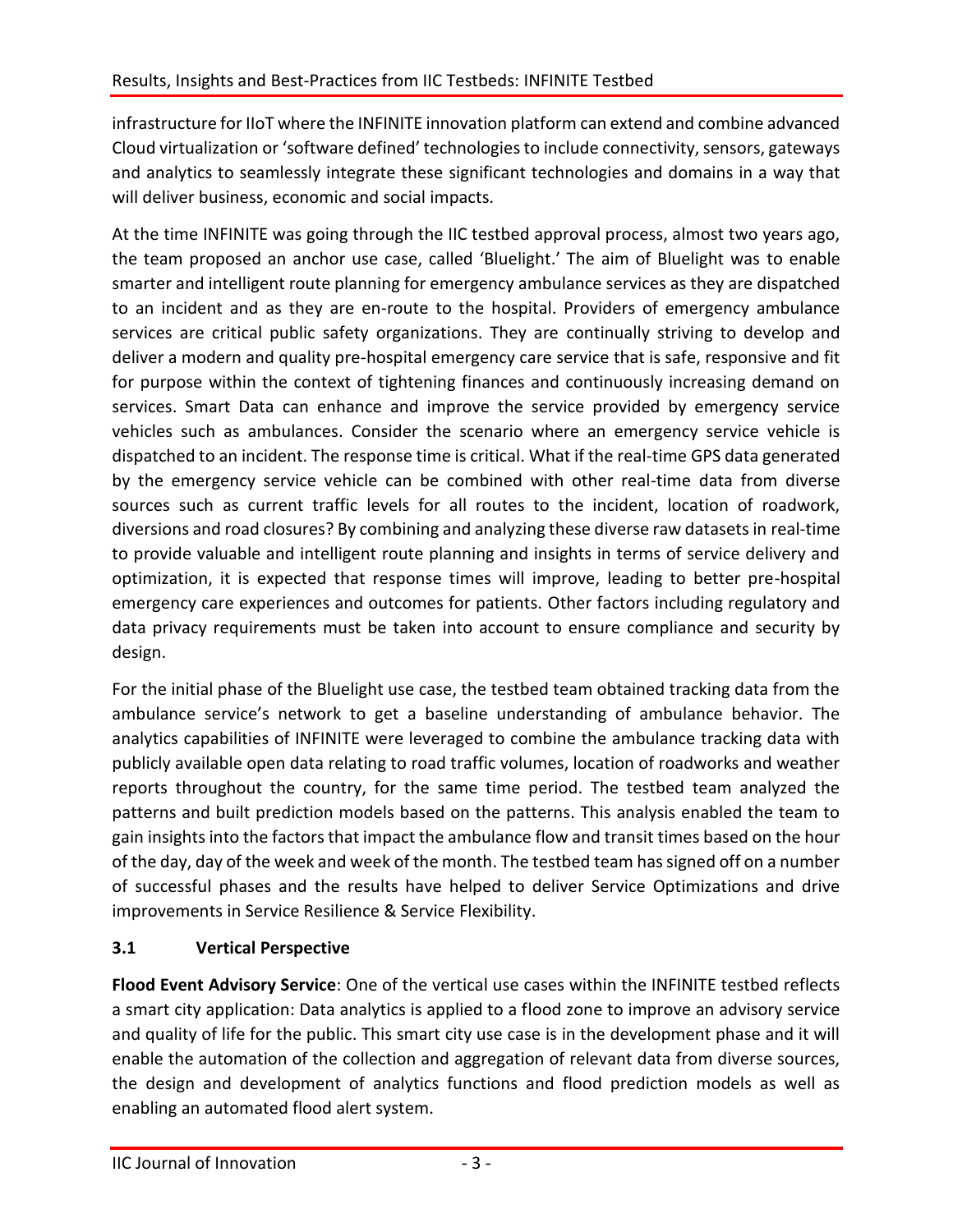A city in Ireland is built where a river enters the sea and is under risk from two types of flooding: tidal and fluvial (river). The flooding impacts the citizens of the city in many ways:

- Water Damage to Property (Commercial & Residential), Infrastructure and Vehicles
- Commercial Cost: Interruption of Retail, Business and Social Activities
- Public Health & Safety Concerns from the Flooding of Public Areas

The current Flood Prediction and Alert system developed by the local authority has served the citizens well for a long time. It relies on manually monitoring and combining multiple sources of data on a continuous basis to produce predictions and forecasts. The local authority is working with the INFINITE team to explore the possibility of automating the flood prediction process. Automation requires data collection from many sources in real time, including tidal gauges, river level gauges, tidal tables, weather forecasts and combining all of these sources together to develop flood prediction models that will reduce the margin of error in current Flood prediction techniques so that better and more accurate warnings will minimize the impact of flooding in all affected areas. The current early warning system in this city is a subscription based SMS text service. The goal of this use case is to make real time flood predictions and information available on an open data platform and to leverage social media to achieve a more informed public.

The INFINITE team and the local authority expect that the more accurate flood related information and insights will drive a better informed and targeted flood infrastructure prevention investment planning activities. The local authority is driving a smart agenda through a smart gateway initiative. The results and experiences from the Flood event advisory use case will demonstrate how IIoT can play an enabling role in the coordination, escalation and response to Flooding events with other local authority services and government agencies.

**First Responder**: The "First Responder" use case is a proof of concept (POC) for an IIoT solution that tracks the health and location of first responders. First Responder is designed to improve the safety and effectiveness of first responders when involved in an emergency situation, especially those in harsh environments. According to National Fire Protection Association, more than 60,000 fire fighter injuries in North America alone are reported annually, of which 25 percent are caused by overexertion or strain.

First Responder tracks the location and vital signs of first responders at all times, inside or outside of buildings. A smart, wearable sensor-equipped vest is worn by personnel to monitor useful health metrics including breathing rate, breathing volume and heart rate. A connected boot tracks location and movement. By identifying potential worker health issues immediately and tracking lone workers via these metrics, emergency teams can be healthier, safer and more efficient. All the relevant vest and boot data are collected by an edge gateway device and relayed via the mobile network to the INFINITE testbed. The multiple data streams are collected, aggregated, analyzed and displayed on a portal via a dashboard for access by control teams who may be at the emergency site or in a central control location. The data is analyzed to monitor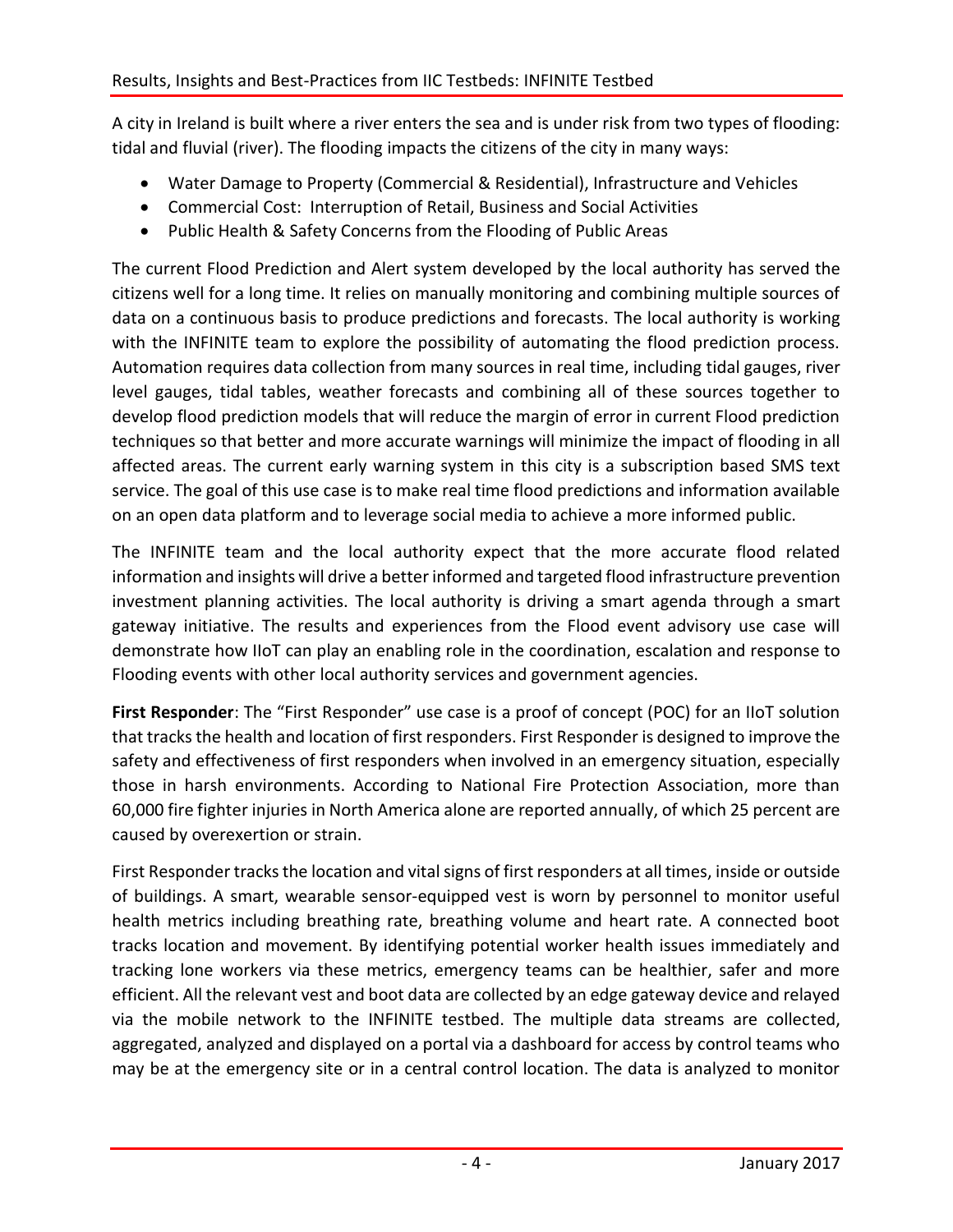worker health and enable a fast response to ensure their safety. Historical analysis of vital signs over multiple responses safeguards continued welfare of safety personnel.

First Responder brings together multiple technologies in a unique way and showcases the need for precise and robust measurement in mission-critical applications. First Responder's platform also allows for future integration of a broader range of sensing technologies to adapt to different mission profiles, including incorporation of precision inertial measurement units for deadreckoning navigation in GPS-denied environments. Analog Devices' products, can augment the existing first responder platform with a fully integrated and calibrated sensor-suite (gyroscopes, accelerometers, magnetometers and pressure sensor), capable of supporting infrastructure-less navigation in complex extreme environments.

**SPARKS**: Another use case deployed on INFINITE is called "SPARKS", a European Union-funded H2020 project developing security-driven analytics techniques to detect anomalies or fraudulent behavior within the power grid. Soon, every home and business will have smart meters. Smart meters have an Internet connection that makes them a potential access point for attackers. Cyber-attacks on critical infrastructure can be devastating. In December 2015, a cyber-attack in the Ukraine disrupted the electricity supply to 80,000 people. An attacker could use a smart thermostat to take control of a home-heating system and demand a ransom payment from the home owner. In the SPARKS use case, Dell EMC has developed an analytics-based cyber-attack detection tool that identifies abnormal behavior in the electrical grid, which could indicate an attack. A key component to protection of critical infrastructure is cyber-attack detection. Through machine-learning algorithms, it will be possible to identify abnormal behavior in the grid and, then, use this information to alert other parts of the security system to limit the impact of attacks.

Some data sensitivity and privacy issues restrict the sharing of all results from the use cases described above. However, where there are opportunities for open data platforms, such as the Flood Event Advisory Service use case, the INFINITE testbed team plan to promote the results within the IIC community.

#### **4. IIC ECOSYSTEM**

Partnerships have emerged within the INFINITE Testbed that include relationships between IIC members as well as non-members. The IIC ecosystem facilitated some partnerships while others were serendipitous.

Analog Devices and Dell EMC were exploring a formal relationship when they realized they were both IIC members. This common denominator gave them each good reason to evolve the relationship. What began as speculative conversations deepened as their IIC memberships provided a common discussion topic and led more quickly to the discovery of similar goals. As conversations turned to testbeds, the relationship sped up. With the INFINITE Testbed only 6 months old (July 2015), Dell EMC's testbed activity and both parties' involvement with the IIC helped to crystalize the problems they sought to address and work together to find the solutions.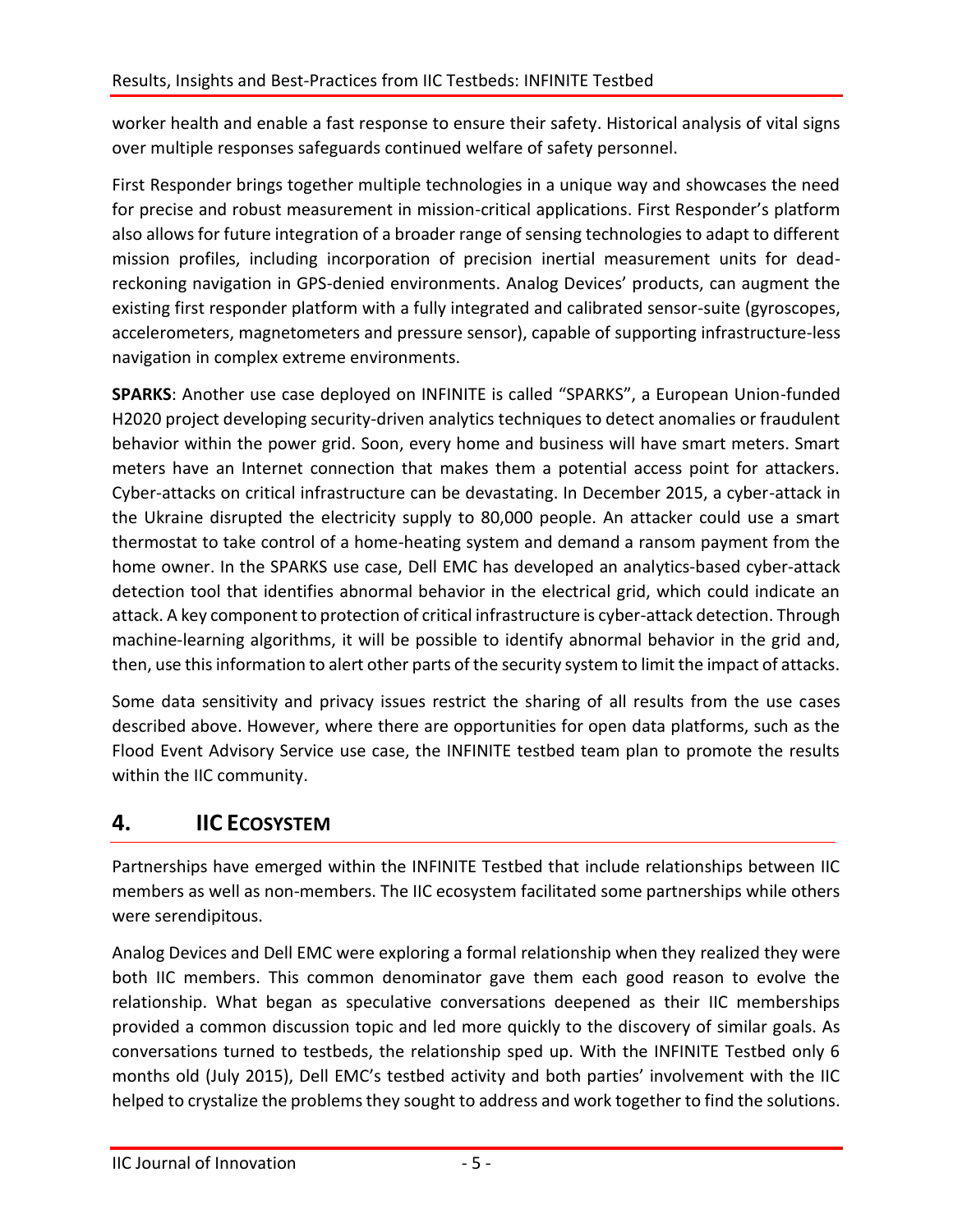As another example, Asavie and Dell EMC, were discussing participation in the INFINITE Testbed when the activities and importance of the IIC were highlighted. Asavie joined the INFINITE Testbed in early 2016 and the Asavie PassBridge™ IoT Connectivity Platform delivers the underlying connectivity platform for the INFINITE testbed.

*"Asavie is fulfilling an important role in the industrial IoT community through their involvement with INFINITE. As the need for more dynamic systems continues to grow, organizations are utilizing mobile networks to connect to virtual systems. Asavie PassBridge technology enables companies prove the viability of doing all this in a secure and scalable manner on the INFINITE testbed."* - Donagh Buckley

As the discussion developed, Asavie recognized the value of IIC membership and joined the IIC shortly thereafter.

As the INFINITE Testbed grows, there are plans underway to expand the roles of existing partners, as well as add new partners. CIT has established a campus company to manage the day-to-day operations of the INFINTE testbed and to grow and develop the IIoT ecosystem of technology, partners and expertise. Any organization, regardless of size, sector or location can join the INFINITE testbed. A Membership model has been developed that offers members many benefits including access to the testbed resources, technological expertise and networking opportunities. This enables the offering of a truly open platform that will enable the growth of the IIoT ecosystem.

#### **5. OUTCOMES**

From the many use cases, in their varying levels of maturity, the INFINITE Testbed team has learned specific lessons, discovered and documented best practices and experienced outcomes that will help improve the lives of those living within the boundaries of the deployments and be the foundation for expanding the innovations to reach larger populations.

The INFINITE team developed a use case engagement process that takes into account the multivendor and multi-partner composition of the INFINITE ecosystem. This unified process is an endto-end integration of different partner and technological processes that combine to support all activities covering initial use case engagement with INFINITE customers, requirements specification, design, deployment, results and use case sign-off.

*Bluelight*: The results of the early phases of this use case are not publicly available but important factors were discovered that affect ambulance speed and transit times. The insights from this use case will drive improvements in service resilience and service flexibility for ambulance service.

*Flood Event Advisory Service*: This use case is not fully deployed but the testbed team anticipate impacts such as greater efficiencies through the automation of manual processes and improved accuracy of Flood Prediction events leading to better informed public.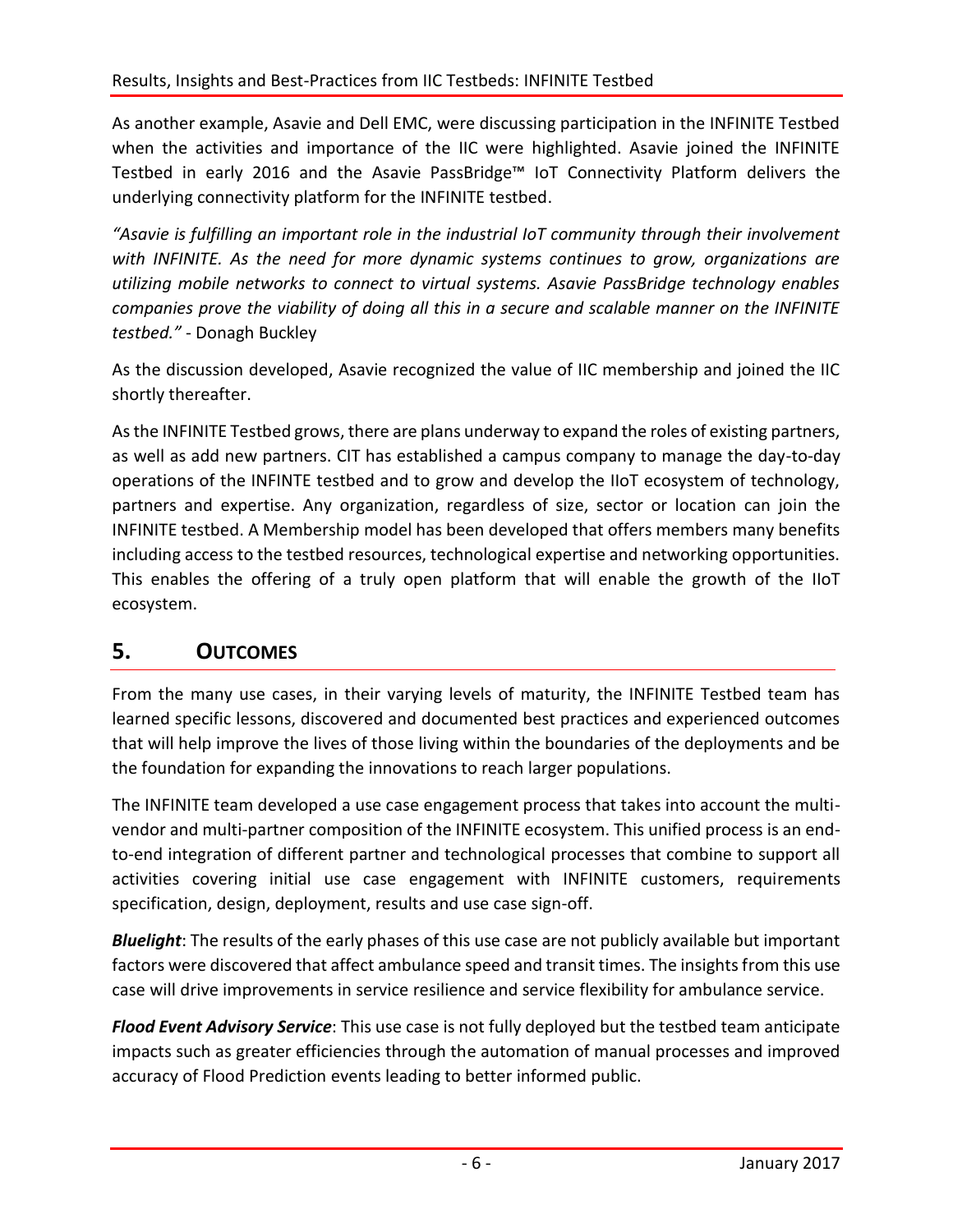*First Responders*: The outcomes of the early phase of First Responder has delivered an end-toend, integrated solution covering connectivity, cloud and enterprise analytics. The testbed team has:

- Validated primary requirements of reliability and robustness for mission critical applications.
- Identified areas for further development
- Built a better understanding of First Responder requirements

*SPARKS*: This use case required a solution that securely collects and stores data from Internet Protocol (IP) enabled meters. At the enterprise analytics end, the testbed team has developed machine learning algorithms for anomaly detection and these machine learning algorithms can be applied to other areas such as monitoring Operational Technology (OT) elements.

#### **6. OTHER FINDINGS AND SURPRISES**

The progress of the INFINITE testbed has been influenced by the maturity of the IIoT conversations among business executives. The testbed team have found that everyone has heard of [industrial] IoT and a lot of organizations are still developing an understanding how it will affect them. Industrial IoT is complex and will affect many functions within organization, not just the IT and technology functions. The INFINITE team have found that the technology complexities and risks are a deterrent for many organizations. The vision for INFINITE is to simplify the technology so that organizations can focus on business innovation.

One of the unexpected, big surprises that Donagh and his team found was that the initial conversations have been exclusively technical, but more and more there is a gradual move toward discussing the business benefits and organizational transformation required for IIoT. The identification of these business benefits will help the transformation of the conversations necessary for IIoT adoption.

Donagh also explained that a lot of interest can be categorized as 'early stage' and that there are many iterations of discussions and meetings before a use case is defined and deployed on INFINITE. Customers are excited and see the benefits of IIoT. INFINITE simplifies the technology complexity and makes available an ecosystem of key domain specialist skills so that customers can focus on innovation. The INFINITE team are building up a knowledge base of common questions and challenges that organizations face across all sectors.

#### **7. PLANNING**

When the INFINITE testbed was proposed, the many use cases described above were not yet imagined. With the evolution of the INFINITE partnerships and ecosystem and through the promotion of INFINITE at various trade shows and events, a lot of interest was generated across many sectors resulting in many discussions and meetings about IIoT challenges, new ideas, proposals, use cases and proof of concepts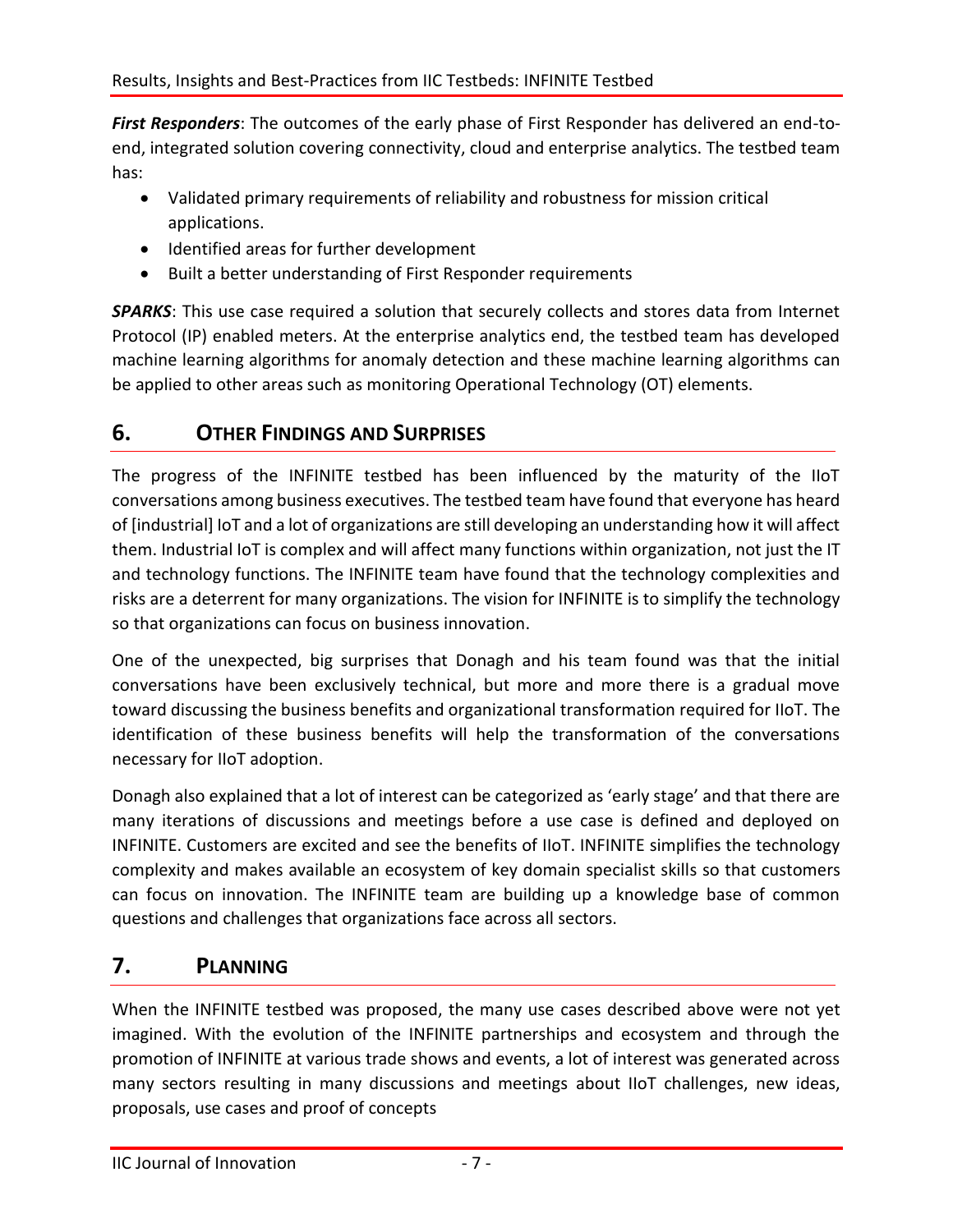Success for INFINITE is not about a single organization but about the strength in depth and technical capabilities of its partners and ecosystem. The INFINITE proposition enables the testbed team to leverage Dell EMC's strong proposition in edge gateways as well as their large ecosystem of partners that OEM on their gateway solutions. Dell EMC provide the leading cloud and storage platforms for INFINITE. For Application Developer frameworks, INFINITE integrates Pivotal Cloud Foundry (PCF) which enables an open Platform-as-a-Service that supports a wide variety of programming languages, developer frameworks and application services. Pivotal is a subsidiary of Dell. At the Analytics layer, INFINITE has deployed the Pivotal Big Data Suite (BDS) services for PCF which include Pivotal HAWQ, Pivotal HD, Redis, RabbitMQ and SpringXD. Security is a key requirement for IIoT and the INFINITE testbed offers industry leading security solutions from RSA, a Dell subsidiary. The INFINITE testbed offers local and global connectivity through a dedicated mobile network Machine to Machine (M2M) Access Point Name (APN). Asavie aggregates connectivity from sensors, gateways and devices across multiple diverse networks into one single network, managing and securing the data as it flows to and from INFINITE. The INFINITE team are also developing relationships with a specialist sensor companies.

## **8. IIC INTERACTIONS**

INIFINITE was approved (January 2015) by the Industrial Internet Consortium Steering Committee before the [Industrial Internet Reference Architecture](http://www.iiconsortium.org/IIRA.htm) (IIRA) and the [Industrial Internet Security](http://www.iiconsortium.org/IISF.htm)  [Framework](http://www.iiconsortium.org/IISF.htm) (IISF) were released. The INFINITE team plan to revisit the testbed alignment with the IIRA and the IISF to ensure compliance. They will also feedback their evidence-based experiences and many lessons learned from the use case deployments to the Technology and Security Working Groups who are charged with refining and updating the IIRA and IISF documentation for the IIC.

There is recognized value in being an approved IIC testbed, especially with the growing recognition of the importance of the IIRA and the IISF within IIoT. For some testbeds such as INFINITE which emerged prior to the IIRA and IISF publications, the future evaluations based upon these resources will provide the opportunity to showcase the testbed's alignment with the architectural considerations of the IIRA and incorporate the guidance on IIoT security developed in the IISF. The testbed team looks forward to showcasing its compliance with the IIRA and IISF especially as these technical documents have gained recognition.

#### **9. CONCLUSION**

INFINITE is an example of how diverse technologies such as sensors, connectivity, cloud, analytics and security can create new business models and value chains in the Industrial Internet of Things. In order to be effective, INFINITE requires strong partnerships between leading technology providers and business expertise from different domains and sectors to work on the common goal of seamless and interoperable Infrastructure. The innovations developing and in action in the INFINITE Testbed and its many use cases are delivering impacts including quality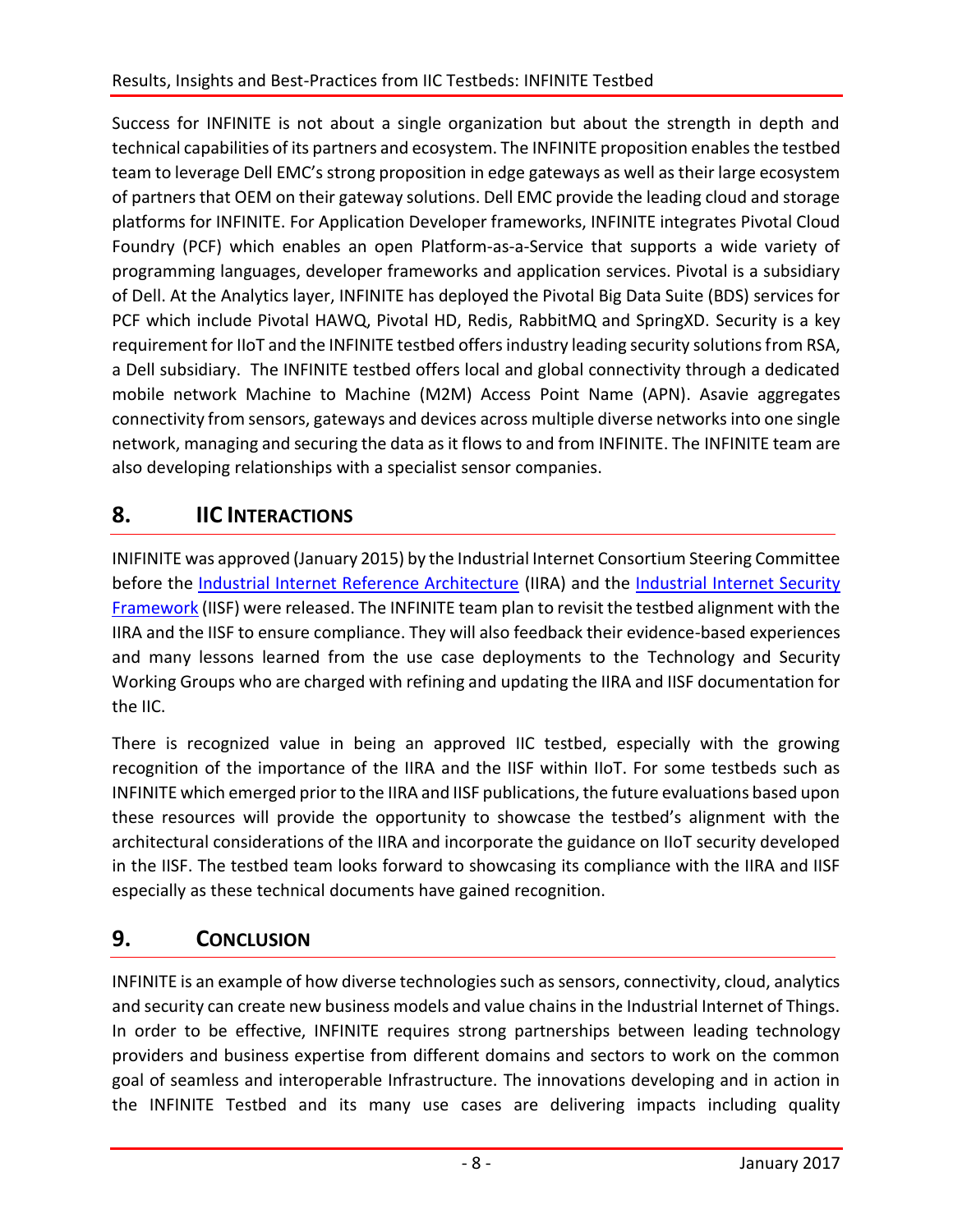improvements of mission critical systems for emergency services, first responder safety, flood warning systems and other applications. The openness of the testbed and the partnering within and outside of the IIC that has led to these successes are a testament to Dell EMC's and its partners' broad vision of the technology solutions covering Edge, Cloud and Analytics that will address the challenges within mission critical environments.

Visit th[e INFINITE Testbed webpage](http://www.iiconsortium.org/infinite.htm) for future progress updates.

#### **10. TESTBED PARTICIPANTS**

- Dell EMC/RSA/Pivotal
- Cork Institute of Technology
- **•** Asavie
- **•** Analog Devices